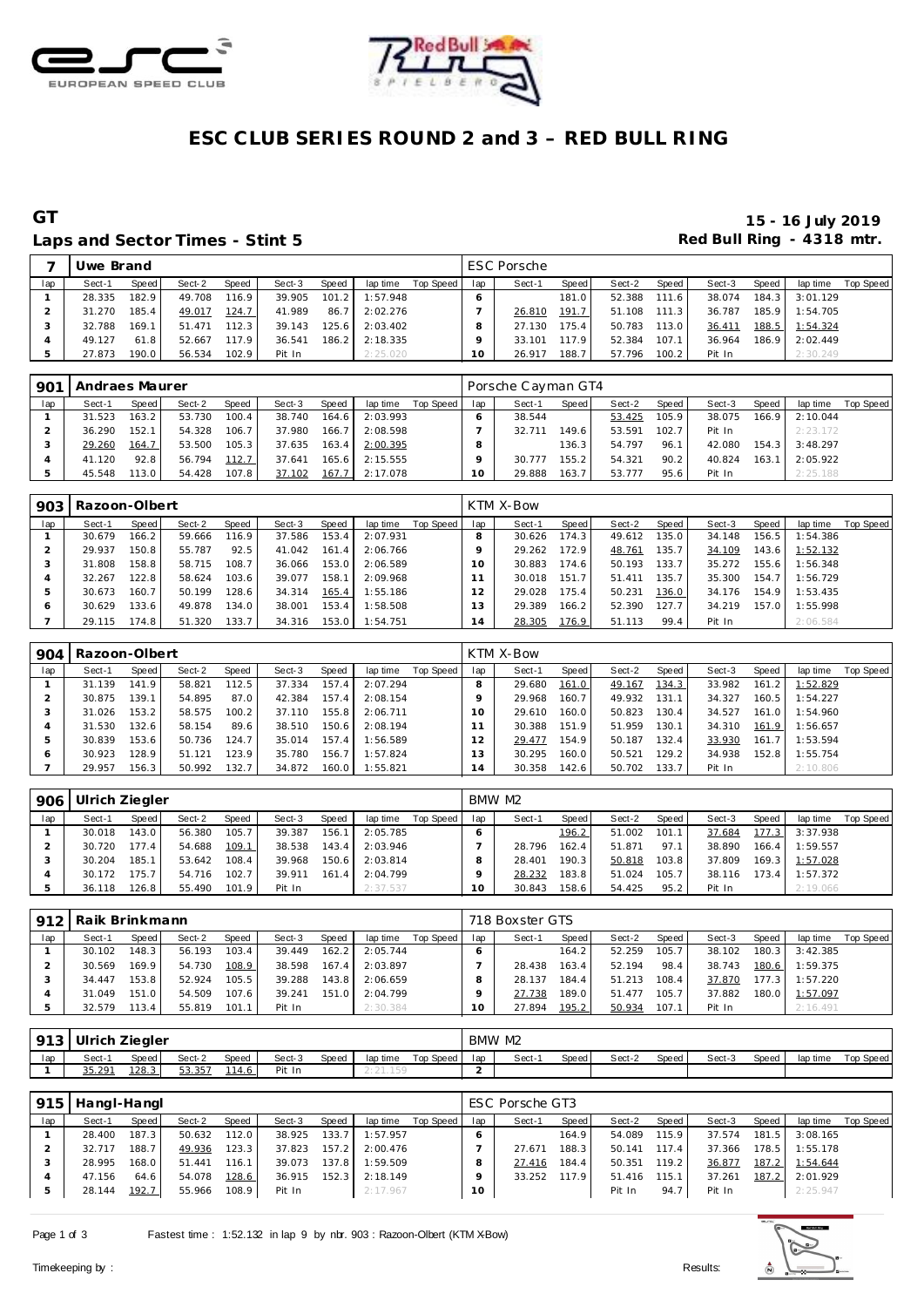



# ESC CLUB SERIES ROUND 2 and 3 - RED BULL RING

### GT Laps and Sector Times - Stint 5

#### 15 - 16 July 2019 Red Bull Ring - 4318 mtr.

| 916 | Hangl-Hangl |       |        |       |        |       |          |           |     | ESC Porsche GT3 |       |        |       |        |       |          |           |
|-----|-------------|-------|--------|-------|--------|-------|----------|-----------|-----|-----------------|-------|--------|-------|--------|-------|----------|-----------|
| lap | Sect-1      | Speed | Sect-2 | Speed | Sect-3 | Speed | lap time | Top Speed | lap | Sect-1          | Speed | Sect-2 | Speed | Sect-3 | Speed | lap time | Top Speed |
|     | 28.432      | 182.3 | 50.565 | 113.7 | 38.880 | 129.2 | 1:57.877 |           |     |                 | 181.3 | 52.930 | 110.7 | 37.468 | 181.5 | 3:05.860 |           |
|     | 32.960      | 180.1 | 50.336 | 118.7 | 37.343 | 154.3 | 2:00.639 |           |     | 27.776          | 185.7 | 50.240 | 114.9 | 37.162 | 177.0 | 1:55.178 |           |
|     | 29.017      | 162.4 | 51.639 | 108.9 | 38.961 | 134.7 | 1:59.617 |           | 8   | 27.460          | 181.0 | 50.440 | 117.4 | 36.691 | 185.9 | 1:54.591 |           |
|     | 47.401      | 63.3  | 53.926 | 121.1 | 36.693 | 154.9 | 2:18.020 |           |     | 33.264          | 115.4 | 51.726 | 111.8 | 36.971 | 184.3 | 2:01.961 |           |
|     | 28.188      | 188.0 | 56.191 | 97.5  | Pit In |       | 2:20.217 |           | 10  | 27.558          | 183.2 | 57.238 | 90.0  | Pit In |       | 2:28.500 |           |

| 923 | Martin Herzog |       |         |       |        |       |          |           |     | Porsche GT3 |       |        |       |        |       |          |           |
|-----|---------------|-------|---------|-------|--------|-------|----------|-----------|-----|-------------|-------|--------|-------|--------|-------|----------|-----------|
| lap | Sect-1        | Speed | Sect-2  | Speed | Sect-3 | Speed | lap time | Top Speed | lap | Sect-       | Speed | Sect-2 | Speed | Sect-3 | Speed | lap time | Top Speed |
|     | 42.006        | 123.3 | :06.286 | 105.  | Pit In |       | : 37.439 |           |     |             |       |        |       |        |       |          |           |

| 928 | Michael Berndt |         |          |       |        |       |          |           |        | Porsche 991.2 Turbo S |                    |        |       |        |       |          |           |
|-----|----------------|---------|----------|-------|--------|-------|----------|-----------|--------|-----------------------|--------------------|--------|-------|--------|-------|----------|-----------|
| lap | Sect-1         | Speed I | Sect-2   | Speed | Sect-3 | Speed | lap time | Top Speed | lap    | Sect-1                | Speed I            | Sect-2 | Speed | Sect-3 | Speed | lap time | Top Speed |
|     | 28.739         | 146.5   | 55.881   | 95.9  | 39.881 | 192.9 | 2:04.501 |           |        | 31.412                | 146.1 <sub>1</sub> | 55.375 | 102.9 | 39.952 | 192.9 | 2:06.739 |           |
|     | 35.785         | 146.3   | 55.996   | 100.9 | 39.673 | 192.5 | 2:11.454 |           |        | 29.540                | 139.7              | 56.315 | 94.6  | Pit In |       | 2:22.344 |           |
|     | 27.153         | 158.6   | 53.839   | 95.9  | 40.014 | 191.5 | 2:01.006 |           |        |                       | 129.7              | 55.010 | 91.8  | 39.367 | 193.2 | 3:39.897 |           |
|     | 37.276         | 88.5    | 1:00.567 | 99.1  | 43.229 | 138.1 | 2:21.072 |           |        | 31.657                | 134.2              | 56.146 | 91.4  | 40.203 | 191.2 | 2:08.006 |           |
|     | 34.838         | 118.2   | 57.547   | 93.1  | 40.769 | 191.8 | 2:13.154 |           | $10-1$ | 28.455                | 160.0              | 55.923 | 96.6  | Pit In |       | 2:24.205 |           |

| 947 |        | 'homas Dotzer |        |       |        |       |          |           |         | 911 GTS |       |        |       |        |        |          |           |
|-----|--------|---------------|--------|-------|--------|-------|----------|-----------|---------|---------|-------|--------|-------|--------|--------|----------|-----------|
| lap | Sect-1 | Speed         | Sect-2 | Speed | Sect-3 | Speed | lap time | Top Speed | lap     | Sect-1  | Speed | Sect-2 | Speed | Sect-3 | Speed  | lap time | Top Speed |
|     | 29.923 | 128.5         | 56.859 | 107.6 | 38.304 | 173.6 | 2:05.086 |           |         |         | 162.2 | 52.349 | 103.4 | 37.615 | 191.2  | 3:44.027 |           |
|     | 32.347 | 151.5         | 53.814 | 108.2 | 37.870 | 176.5 | 2:04.031 |           |         | 28.882  | 170.1 | 52.226 | 95.9  | 38.107 | 175.31 | 1:59.215 |           |
|     | 31.384 | 160.7         | 53.241 | 105.1 | 39.121 | 132.2 | 2:03.746 |           |         | 30.924  | 122.2 | 50.969 | 102.9 | 37.675 | 174.5  | 1:59.568 |           |
|     | 31.055 | 146.5         | 54.722 | 106.9 | 39.137 | 141.0 | 2:04.914 |           |         | 28.923  | 159.8 | 50.506 | 104.9 | 38.144 | 179.7  | 1:57.573 |           |
|     | 32.609 | 120.7         | 55.745 | 103.3 | Pit In |       | 2:28.395 |           | $\circ$ | 31.877  | 165.4 | 53.348 | 95.4  | Pit In |        | 2:23.842 |           |

| 950 | Fischlein-Hanauer |           |        |       |        | 911   |          |           |     |        |         |            |       |        |       |          |           |
|-----|-------------------|-----------|--------|-------|--------|-------|----------|-----------|-----|--------|---------|------------|-------|--------|-------|----------|-----------|
| lap | Sect-1            | Speed     | Sect-2 | Speed | Sect-3 | Speed | lap time | Top Speed | lap | Sect-1 | Speed ! | Sect-2     | Speed | Sect-3 | Speed | lap time | Top Speed |
|     | 30.179            | $136.6 -$ | 56.820 | 102.5 | 38.742 | 160.7 | 2:05.741 |           |     |        | 164.9   | 52.752     | 107.8 | 37.451 | 183.7 | 3:46.456 |           |
|     | 31.105            | 154.3     | 54.830 | 106.7 | 38.230 | 158.8 | 2:04.165 |           |     | 28.315 | 169.9   | 52.911     | 95.2  | 38.545 | 185.2 | 1:59.771 |           |
|     | 30.249            | 166.5     | 54.103 | 110.4 | 39.245 | 141.7 | 2:03.597 |           |     | 28.431 | 162.7   | 51.921     | 105.9 | 37.638 | 183.4 | 1:57.990 |           |
|     | 30.363            | 158.4     | 55.261 | 103.6 | 39.310 | 150.4 | 2:04.934 |           |     | 27.522 | 177.7   | .991<br>51 | 104.9 | 37.645 | 185.6 | 1:57.158 |           |
|     | 31.909            | 132.4     | 56.319 | 106.9 | Pit In |       | 2:25.644 |           |     | 27.616 | 183.8   | 51.470     | 103.3 | Pit In |       | 2:14.855 |           |

|     | 953 Christian Kindsmüller |       |                |       |        |       |          | $\sim$ $\tau$<br>ۍ ا ت |     |        |       |        |         |        |       |          |           |
|-----|---------------------------|-------|----------------|-------|--------|-------|----------|------------------------|-----|--------|-------|--------|---------|--------|-------|----------|-----------|
| lap | Sect-1                    | Speed | Sect-2         | Speed | Sect-3 | Speed | lap time | Top Speed I            | lap | Sect-1 | Speed | Sect-2 | Speed I | Sect-3 | Speed | lap time | Top Speed |
|     | 33.098                    |       | 110.4 1:03.732 | 95.4  | Pit In |       | 2:30.451 |                        |     |        |       |        |         |        |       |          |           |

| 955 | Ludger Hinsken |       |        |       |        | ESC McLaren 540 s |          |           |     |        |       |        |       |        |       |          |           |
|-----|----------------|-------|--------|-------|--------|-------------------|----------|-----------|-----|--------|-------|--------|-------|--------|-------|----------|-----------|
| lap | Sect-1         | Speed | Sect-2 | Speed | Sect-3 | Speed             | lap time | Top Speed | lap | Sect-1 | Speed | Sect-2 | Speed | Sect-3 | Speed | lap time | Top Speed |
|     | 28.505         | 165.2 | 51.681 | 112.5 | 38.250 | 143.4             | 1:58.436 |           |     |        | 161.7 | 54.254 | 114.6 | 37.459 | 177.6 | 3:10.308 |           |
|     | 31.183         | 172.6 | 52.060 | 117.9 | 37.255 | 177.3             | 2:00.498 |           |     | 27.716 | 187.0 | 50.288 | 120.8 | 37.196 | 178.5 | 1:55.200 |           |
|     | 29.044         | 161.9 | 51.784 | 110.0 | 38.690 | $137.2$           | 1:59.518 |           |     | 27.498 | 194.1 | 50.058 | 118.4 | 37.004 | 179.7 | 1:54.560 |           |
|     | 45.786         | 65.3  | 55.408 | 112.3 | 37.189 | 177.3             | 2:18.383 |           |     | 37.081 | 120.4 | 54.355 | 116.6 | 36.869 | 179.1 | 2:08.305 |           |
|     | 27.603         | 184.8 | 55.502 | 117.4 | Pit In |                   | 2:16.022 |           |     | 27.236 | 196.6 | 55.504 | 99.3  | Pit In |       | 2:32.468 |           |

| 961 | Ralph Medele |       |          |       |        | Porsche 991 Turbo |          |           |     |        |                    |        |       |        |       |          |           |
|-----|--------------|-------|----------|-------|--------|-------------------|----------|-----------|-----|--------|--------------------|--------|-------|--------|-------|----------|-----------|
| lap | Sect-1       | Speed | Sect-2   | Speed | Sect-3 | Speed             | lap time | Top Speed | lap | Sect-1 | Speed              | Sect-2 | Speed | Sect-3 | Speed | lap time | Top Speed |
|     | 28.352       | 149.4 | 56.455   | 100.6 | 39.918 | 188.5             | 2:04.725 |           |     | 34.528 | 151.2              | 55.005 | 100.9 | 38.533 | 192.2 | 2:08.066 |           |
|     | 32.226       | 153.4 | 55.432   | 96.4  | 38.209 | 194.6             | 2:05.867 |           |     | 30.791 | 139.7              | 55.836 | 98.9  | Pit In |       | 2:22.942 |           |
|     | 28.545       | 165.7 | 54.275   | 95.2  | 38.749 | 194.6             | 2:01.569 |           |     |        | 136.8 <sub>1</sub> | 56.160 | 98.4  | 40.696 | 130.4 | 3:46.704 |           |
|     | 38.399       | 101.8 | 1:00.612 | 94.9  | 39.079 | 190.5             | 2:18.090 |           |     | 30.914 | 155.21             | 55.546 | 94.2  | 39.453 | 183.7 | 2:05.913 |           |
|     | 39.105       | 112.4 | 56.781   | 95.1  | 38.570 | 192.9             | 2:14.456 |           | O   | 30.043 | 161.2              | 54.463 | 96.9  | Pit In |       | 2:27.649 |           |

| 962 |        | Alexander Muacevic |                 |       |        | Porsche 991 GT3 |          |           |     |        |       |        |       |        |       |          |           |
|-----|--------|--------------------|-----------------|-------|--------|-----------------|----------|-----------|-----|--------|-------|--------|-------|--------|-------|----------|-----------|
| lap | Sect-1 | Speed              | Sect-2          | Speed | Sect-3 | Speed           | lap time | Top Speed | lap | Sect-1 | Speed | Sect-2 | Speed | Sect-3 | Speed | lap time | Top Speed |
|     | 28.835 | 154.9              | 55.637          | 100.7 | 40.385 | 180.6           | 2:04.857 |           |     | 32.304 | 124.9 | 55.334 | 112.3 | 40.016 | 181.5 | 2:07.654 |           |
|     | 32.364 | 152.5              | 54.983          | 106.1 | 37.945 | 183.4           | 2:05.292 |           |     | 30.199 | 143.6 | 55.060 | 105.1 | Pit In |       | 2:25.224 |           |
|     | 29.039 | 166.7              | 53.293          | 113.0 | 37.501 | 183.1           | 1:59.833 |           |     |        | 136.5 | 54.667 | 102.7 | Pit In |       | 4:09.636 |           |
|     | 35.520 |                    | $63.0$ 1:04.515 | 110.9 | 37.830 | 184.6           | 2:17.865 |           |     |        | 149.1 | 54.073 | 105.1 | 39.651 | 178.5 | 3:20.579 |           |

Page 2 of 3